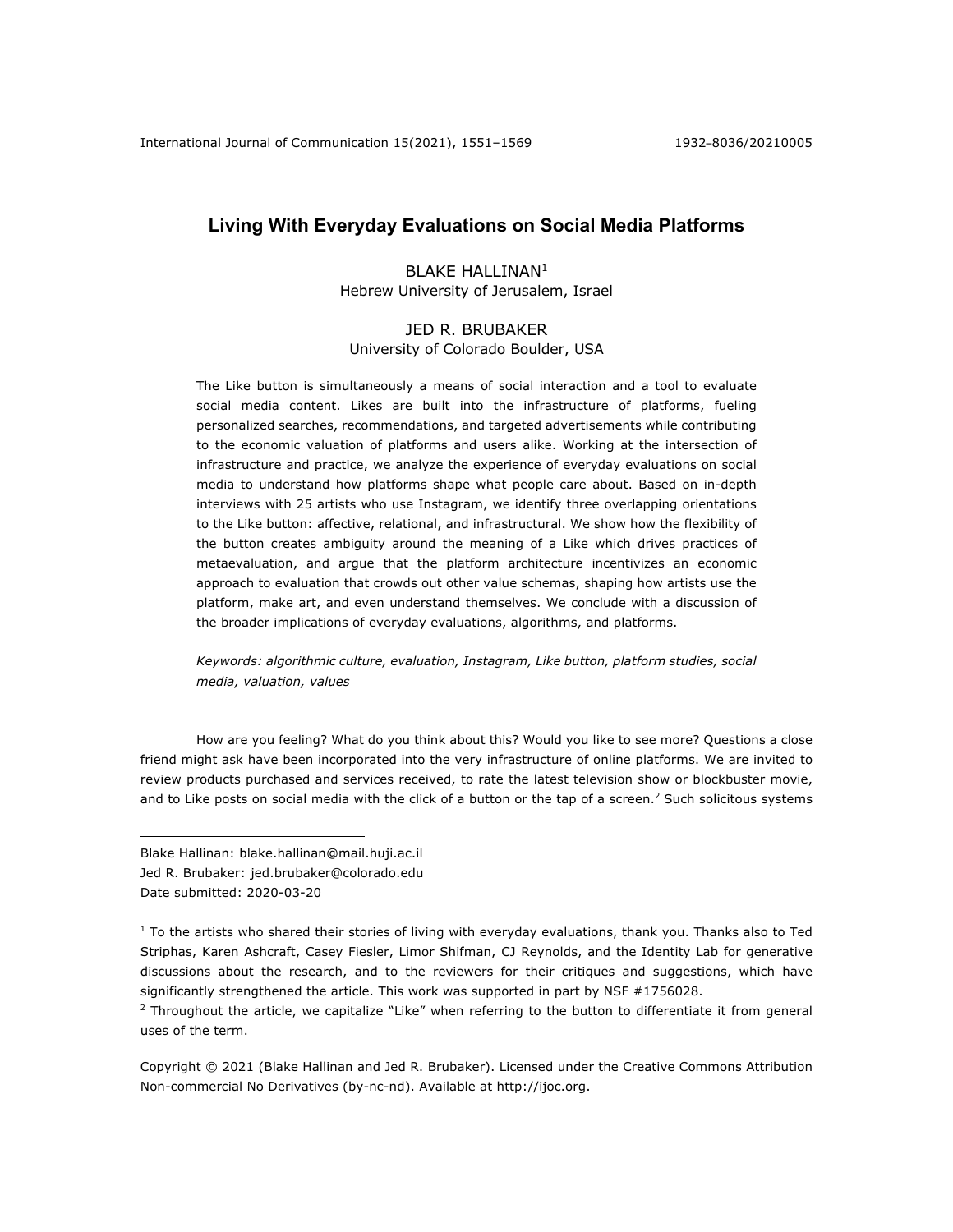channel our affective and evaluative responses into stars, hearts, arrows, thumbs-up signs, emojis, and numerical scores. At the same time, the opportunity to evaluate is bound up with the obligation to be evaluated. Whether selling services or creating content, your online actions are subject to quick, easy, and quantifiable modes of evaluation that influence visibility and support human decision making (Masum & Tovey, 2012). And, with social life, political organizing, and creative expression increasingly taking place on and through platforms, ratings and reviews are not restricted to the realm of consumer decisions. As the most ubiquitous proxy for preference, Likes fuel personalized searches, recommendations, and advertisements while contributing to the economic valuation of platforms and users alike. Platforms thus operate as infrastructures of valuation that infer preferences and personalize experiences to give worth or value to that which passes over the Web.

The resulting mode of intermediation operates under an assortment of names including the reputation society, algorithmic culture, and platformization, each emphasizing different aspects. The reputation society highlights how sociotechnical systems facilitate evaluations of people, creating new, often commercialized, ways of interacting with strangers such as sharing one's home or means of transportation (Masum & Tovey, 2012). Algorithmic culture foregrounds the role of computational technologies in processes of evaluation, transforming the assessment of cultural goods and, in so doing, the very meaning of culture (Hallinan & Striphas, 2016; Striphas, 2015). Finally, platformization draws attention to the situatedness of algorithms and evaluations within large-scale commercial operations that extract monetary value and create path dependencies for design (Helmond, 2015; van Dijck, Poell, & de Waal, 2018). Together, these complementary concepts attest to the centrality of platforms in the intermediation of everything from commerce to culture itself.

While this theoretical work makes a compelling case for the partisan nature of platforms, privileging particular values by design and accident alike, it risks overdetermining the power of platforms and overlooking the agency of people. Conversely, empirical studies of how people use and interpret social media risk valorizing individual agency while ignoring infrastructural determinants. Following the tendency to separate structure from agency, infrastructure from experience, research on the Like button has typically focused either on the practices and sense-making of users or the platform's extraction of economic value. Despite the implicit connections between the two lines of inquiry, the relationship is presumed rather than explored. Mapping the "concrete impact of digital systems across social contexts" (Christin, 2020, p. 1128) requires an integrative approach that brings broad theoretical and political considerations to bear on conceptually generalizable cases. Consequently, the present study takes place at the intersection of infrastructure and practice, valuation and values, analyzing the experience of everyday evaluations on social media to understand how platforms shape what people care about.

To investigate how the infrastructural functions of the Like button shape the values and practices of social media users, we conducted in-depth interviews with 25 artists who use Instagram to share their art. In the article that follows, we survey literature on the Like button, organized around user practices of evaluation and infrastructures of valuation. Next, we present the methodology of the interview study and make a case for the theoretical salience of artists as a subset of social media users. We then analyze how artists on Instagram relate to the Like button as a technology of evaluation, identifying three overlapping orientations: affective, relational, and infrastructural. We show how the flexibility of the button creates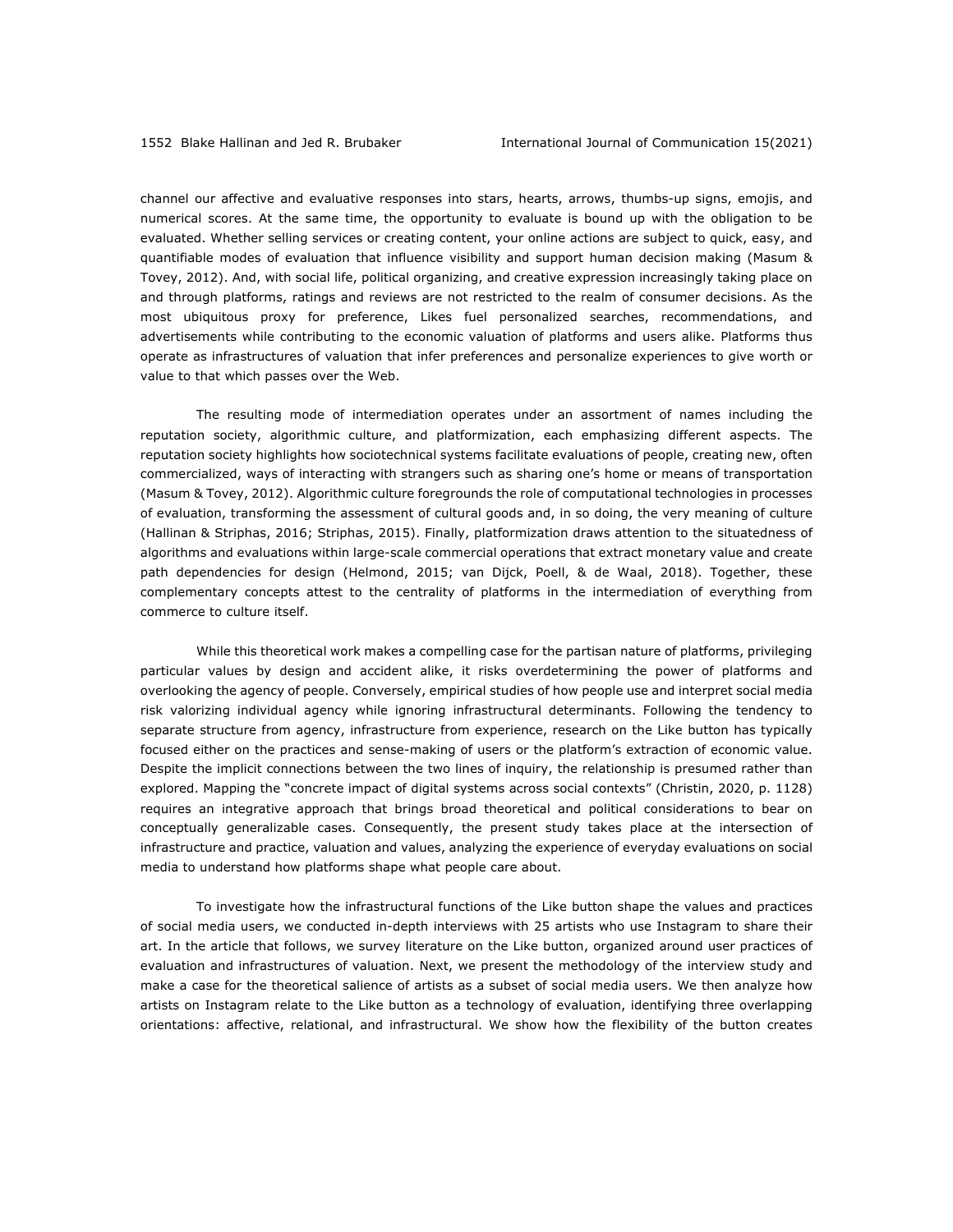ambiguity around the meaning of a Like, which drives practices of metaevaluation, and we argue that the platform architecture incentivizes an economic approach to evaluation that crowds out other value schemas, shaping how artists use the platform, make art, and even understand themselves. Finally, we conclude with a discussion of the broader implications of everyday evaluations, algorithms, and platforms.

## **The Like Button as a Technology of (E)valuation**

Facebook has a Like button, Instagram has a Like button, and, since 2015, Twitter has a Like button. Similar feedback mechanisms exist across social media platforms, websites, mobile applications, and even the built environment with the installation of reaction buttons in airports, post offices, smart cities, and so on (Davies, 2017), demonstrating the importance of the relationship between information technology, expertise, and evaluation (Lamont, 2012). But what *is* the Like button? Despite the seeming obviousness of the question, the literature offers little consensus. Is a Like a "form of virtual endorsement" (Lee, Hansen, & Lee, 2016, p. 332) or a "currency for self-esteem and belonging" (Reich, Schneider, & Heling, 2018, p. 100)? A "paralinguistic digital affordance" for interpersonal communication or a "status affordance" (Marwick, 2013, p. 75) that marks social difference? Perhaps the Like button is a form of affective processing (Gehl, 2014, p. 42), an "automated feedback" mediator (Hearn, 2010, p. 431), or a lightweight action with social value (Scissors, Burke, & Wengrovitz, 2016). The answer most commonly invoked—a social button (e.g., Gerlitz & Helmond, 2013)—is also the most ambiguous. Each characterization identifies different functions, collectively suggesting that there is more to the Like button than meets the eye.

The corporate discourse around Facebook's introduction of the button in 2009 offers yet another answer: The Like button is a technology of evaluation. On the Facebook blog, Pearlman (2009) explained the button is

similar to how you might rate a restaurant on a reviews site. If you go to the restaurant and have a great time, you may want to rate it 5 stars. But if you had a particularly delicious dish there and want to rave about it, you can write a review detailing what you liked about the restaurant. We think of the new "Like" feature to be the stars, and the comments to be the review. (para. 4)

Technologies of evaluation facilitate the assessment of someone or something, even as the assessment criteria can vary widely. What makes a good restaurant, let alone a good status update, depends on the person and the context, even as the design of the Like button renders all responses formally equivalent. Such commensurability enables quantified evaluations to power personalized recommendations of people and content, as well as set standards for the digital advertising market (Andrejevic, 2011). However, the intended purpose and structural function of the Like button provide no guarantees for how people actually interact with the technology.

Indeed, the use of the Like button far exceeds its design as a tool to express "positive evaluations" of content (Eranti & Lonkila, 2015, para. 1). From surveys and focus groups, researchers have found that people tap the Like button for different reasons. While people *do* use the button to evaluate content, Liking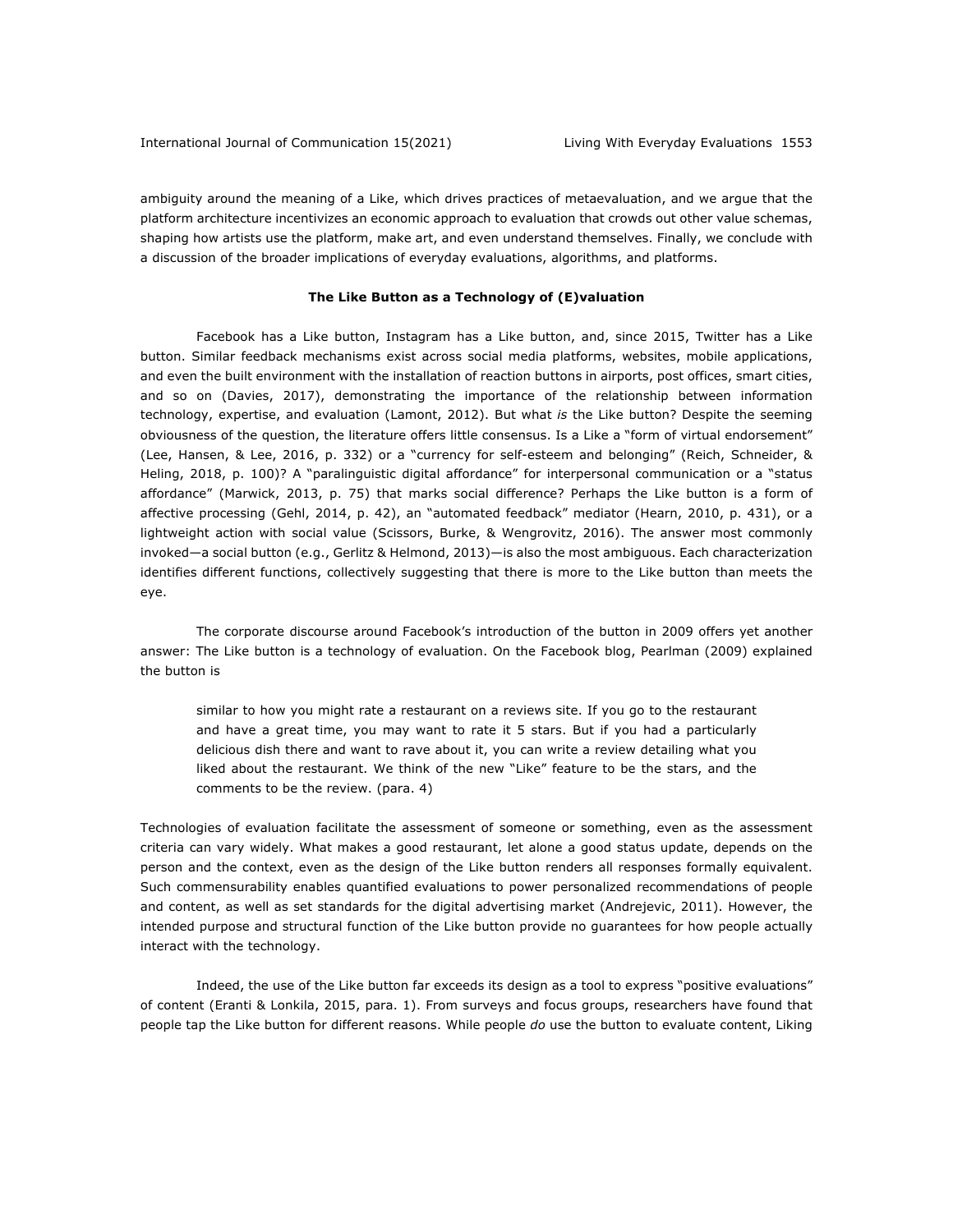is also bound up in social interaction (Eranti & Lonkila, 2015; Hayes, Carr, & Wohn, 2016b; Lee et al., 2016; Lowe-Calverley & Grieve, 2018; Sumner, Ruge-Jones, & Alcorn, 2018). As with any technology, there are both faithful and ironic appropriations (Hayes, Carr, & Wohn, 2016b). Beyond its importance for social interaction, users employ the Like button for instrumental ends such as bookmarking and information retrieval practices (Hayes, Carr, & Wohn, 2016b) or receiving coupons and discounts (Lee et al., 2016).

The diverse uses of the Like button mirror the diverse explanations of what it means to receive a Like. Researchers agree that social media users do not count Likes equally and instead draw on different assessment criteria to determine their value such as their relationship to the sender (Carr, Wohn, & Hayes, 2016; Reich et al., 2018; Scissors et al., 2016), the sender's patterns of social media behavior (Carr et al., 2016), and knowledge of system factors such as recommendation algorithms (Hayes et al., 2016a, p. 2108). People also develop expectations around the volume of social media feedback and report disappointment when posts do not meet this threshold (Grinberg, Kalyanaraman, Adamic, & Naaman, 2017; Hayes, Wesselmann, & Carr, 2018). Further, psychological factors such as self-esteem levels and self-monitoring behaviors can influence how much someone cares about receiving social media feedback (Scissors et al., 2016). Although most of the research on receiving Likes focuses on interpretations and gratifications, Dumas, Maxwell-Smith, Davis, and Giulietti (2017) have shown that expectations about feedback shape how people use social media. Overall, this body of research substantiates Peyton's (2014) claim that the "Like button is a chimera, meaning multiple things to many people," while overlooking the subsequent contention that such meanings are bound up in the "neoliberal economic practices of information consumption in which it is embedded" (p. 116).

On the other hand, critical researchers have devoted significant attention to the meaning of the Like button for the infrastructure of social media and the wider Web. This work approaches the Like button as a tool of valuation rather than evaluation—that is, as a mechanism for determining market value. Hearn (2010), for example, argues that rankings, ratings, and feedback represent new sites of cultural production that "feeling-intermediaries" such as platforms, social media intelligence agencies, and advertisers are able to monetize (p. 428). Similarly, Gehl (2014) characterizes the use of the Like button as "affective processing," a mode of distributed computing that is essential to the business model of commercial social media (p. 42). In perhaps the most prominent account, Gerlitz and Helmond (2013) situate the button within a larger Like economy where "user affects are instantly turned into valuable consumer data and enter multiple cycles of multiplication and exchange" (p. 1349). The flows of data connect social and economic value, resulting in evaluative systems that not only measure but also create particular feelings and relationships—a point emphasized by the enduring absence of a dislike button or other tools for critique. Although these accounts presume the mutual shaping between user and infrastructure, the experience of this process is inferred rather than studied directly. It is to the gap between infrastructure and practice, evaluation and valuation, that this project turns.

#### **Method**

To investigate how the infrastructural functions of the Like button shape the values and practices of social media users, we conducted in-depth interviews with 25 self-identified artists who actively use Instagram to share their art. While artists are not representative of ordinary or everyday social media users,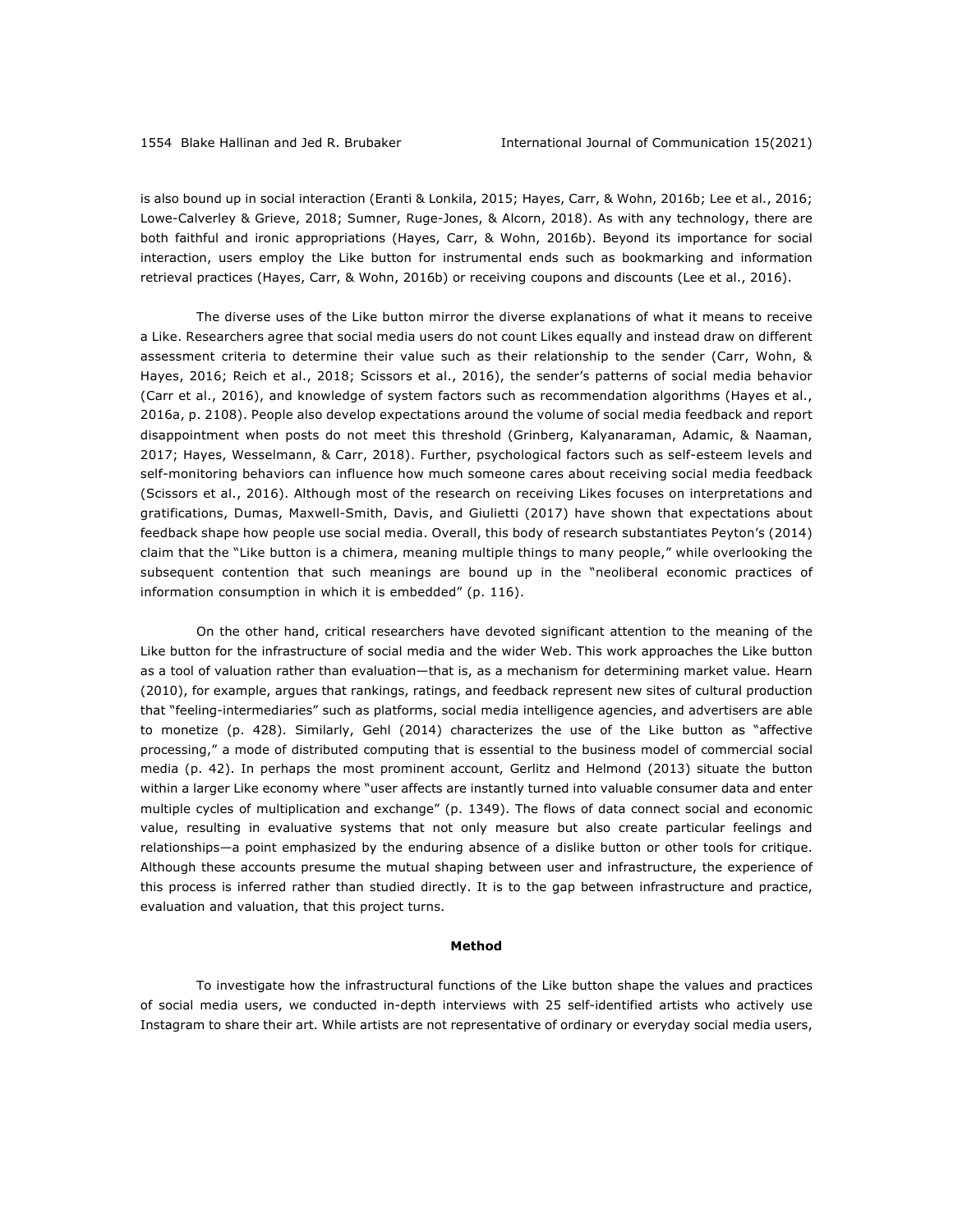the idea of the ordinary user is a fraught construction that papers over differences in ability, race, class, gender, and geography (Baumer & Brubaker, 2017; Hamraie, 2017). Artists offer a theoretically useful case to explore the blurred boundaries between economic valuation and social interaction because art is simultaneously a form of self-expression (Baym, 2015), the foundation for a community of interest (Halpern & Humphreys, 2016), and a substantial market (Kang & Chen, 2017). Artists have historically been early adopters and power users of social media (Baym, 2018; Duffy, 2017; Senft, 2008), and the longstanding tradition of art critique enhances their ability to make sense of new modes of evaluation (Suhr, 2015). In consideration of these factors, we argue that artists are uniquely positioned to experience and reflect on the opportunities, challenges, and consequences of everyday evaluations on social media.

We recruited artists via posts to social media and snowball sampling. Interviewees varied in age (*M* = 26.2, *SD* = 2.9), and while most participants were located in the United States (*n* = 19), we also interviewed artists based in Canada, Belgium, Australia, Greece, and Poland. The majority of our participants identified as White (*n* = 14), but participants also identified as Mixed Race Native/White, Filipino, Chinese, Polish, Greek, Puerto Rican, Cuban American, Egyptian/African American, Italian, Black, and Hispanic. In terms of gender, 12 participants identified as women, 11 as men, one as a trans man, and one as a nonbinary cis woman. Reflecting a range of professional status, participants reported engaging in art exclusively as a hobby  $(n = 5)$ , a source of supplemental income  $(n = 12)$ , and as a primary career  $(n = 6)$ .

Our interview protocol covered questions about the participant's approach to art, experiences with Instagram, and relationship to the Like button. General questions about art and Instagram established the context against which to consider the particularities of each participant's experience with the Like button and Liking. To explore social media practices, we asked participants to walk us through their use of the platform and the process of sharing art online. To examine normative judgments, we asked questions about what constitutes a "good" or "successful" use of social media, the types of content they would never Like, and their ideal social media platform. The lead author conducted the interviews, drawing on multiple years of experience sharing illustrations on Instagram to ask follow-up questions and examine shared assumptions. The interviews ranged from 45 minutes to two hours  $(M = 71, SD = 19.3)$  and took place primarily over video calling services. Participants received a US\$15 Amazon gift card for their participation. We then transcribed and anonymized interviews for analysis. However, because the research deals with experiences of creative work, for which artists may wish credit or recognition (Bruckman, Luther, & Fiesler, 2015), we asked participants how they would like to be referred to and, following participant preferences, use a combination of names, pseudonyms, and social media handles to identify direct quotes.

## **Experiencing Infrastructure**

Living with everyday evaluations on social media encompasses and exceeds direct interaction with Likes and the Like button. In the following analysis, we describe how artists use the Like button, identifying three primary orientations toward evaluations that we name affective, relational, and infrastructural. Next, we show how these overlapping orientations create interpretative challenges that make it difficult to know the meaning—and thus value—of a Like, and prompt practices of metaevaluation. Finally, we argue that the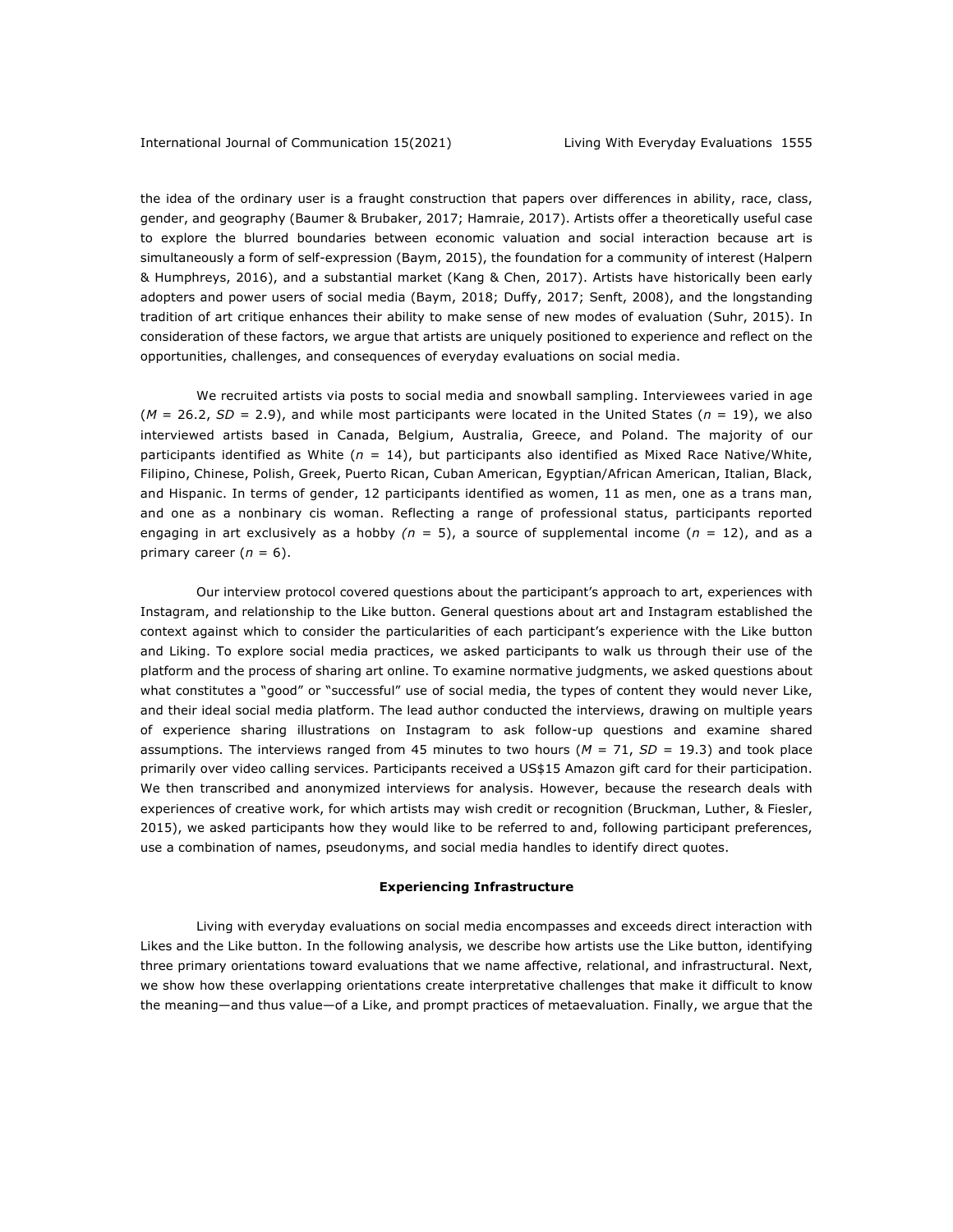role of evaluative metrics in the interaction design and business model of Instagram fundamentally shapes how users themselves understand and enact evaluations online.

## *Tapping the Button*

The Like button is deceptively simple: tap the button, a bright red fills in the outline of the icon, and the count of Likes increases by one. Despite the visual uniformity, we know from prior research that people push the same button for very different reasons, including as a response to content and a means of social interaction (Lee et al., 2016; Sumner et al., 2018). We found similar explanations among Instagram artists, along with a third cluster of reasons primarily concerned with using the infrastructure of social media platforms to cultivate personalized recommendations and influence the visibility of content.

## *Affective Evaluations*

How do you use the Like button? During our interviews, this question often prompted confusion or surprise, with participants assuming the answer was obvious. Basically, you Like what you like. As illustrator, painter, and tattoo artist Emma Steele put it, "I usually just double-tap the pictures that I like." This sense of what the Like button is supposed to be used for aligns with the name of the button, the positive connotations of its visual design, and the explanation offered on help pages and public statements. The formulation of *Like = like* was by far the most common response and appeared in every interview. At the same time, the seemingly obvious answer begs the question: What do you like and why? Our discussions with artists surfaced the importance of subject matter, message, style, form, taste, mood, and so on. These criteria reflect an affective orientation toward evaluations, where a Like is a personal response to a post, usually indicating enjoyment, appreciation, or approval.

Liking what you like is also supported by strong social norms on the platform, evidenced by the way that some participants felt the need to explain or apologize for failing to tap the button. For example, Ryan Bly (@pvpptsart), a tattoo artist specializing in blackwork designs, explained that he would often "forget" to Like posts while scrolling through his feed. It was not a lack of appreciation for the images indeed, he found his Instagram feed a regular source of artistic inspiration—but rather the volume of content and the ease of scrolling which made it hard to focus on individual images. Ryan Bly was not the only artist who described the design of the feed as lulling or distracting. As an impediment to engagement and violation of the norm of positivity, distraction emerges as a problem to be overcome with greater attentiveness and personal effort (Hayes et al., 2016a). In these accounts, the affective orientation crosses from a descriptive register to a prescriptive one: People *should* Like posts they enjoy. After all, it only takes a click or tap.

#### *Relational Evaluations*

On streaming media platforms, evaluation buttons are closely tied to matters of content and taste, since clicking on such buttons primarily communicates with the platform itself (Gilmore, 2020). However, on social media, clicking the Like button also communicates with other users through notifications and the public display of Likes. The relational orientation toward Liking privileges social interaction, treating the Like button as a means to build or maintain relationships and create community. Participants explained that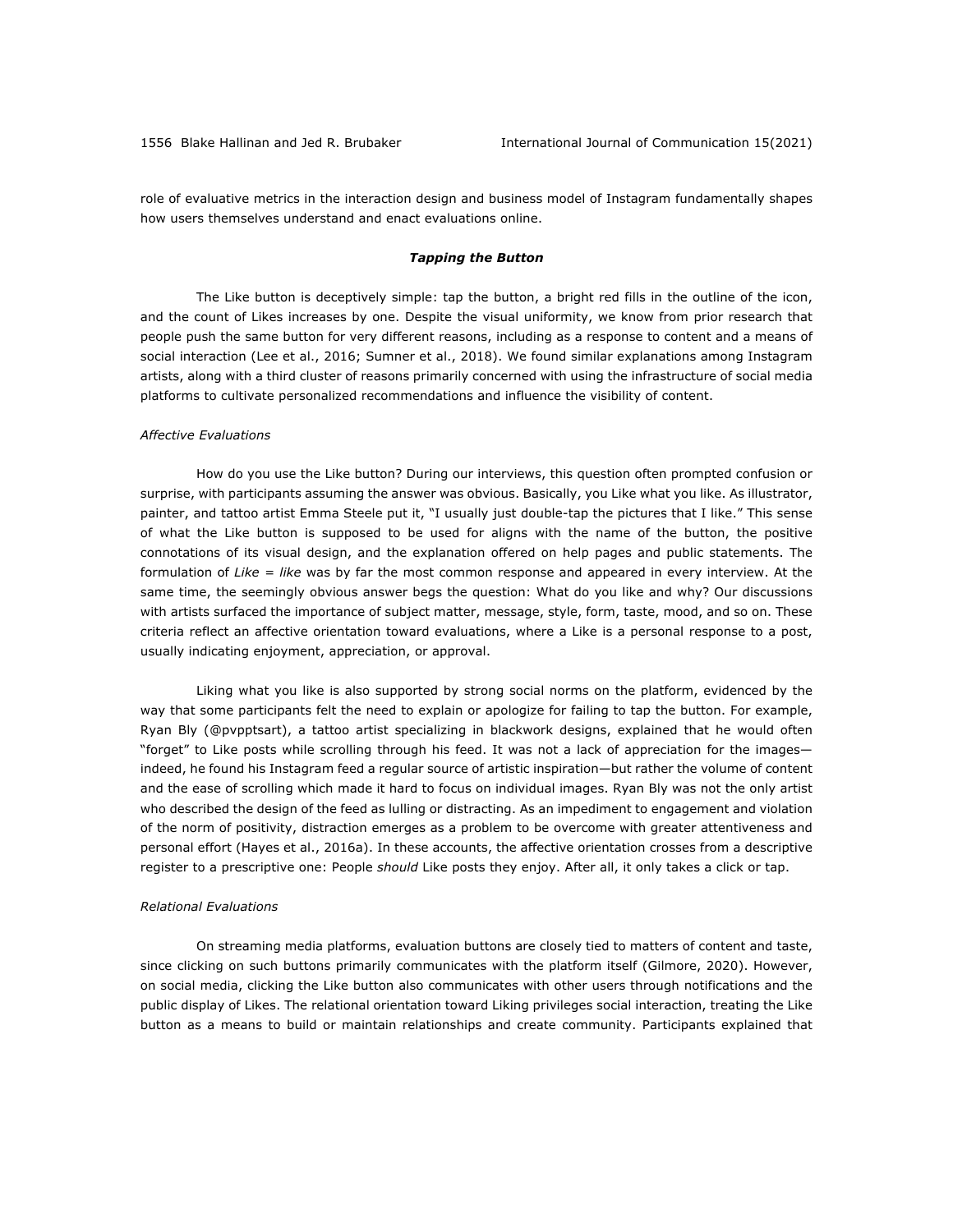Likes can serve as the start of a relationship, the first step to other modes of interaction, such as Comments or Direct Messages. For existing relationships, the Like button can provide a phatic gesture of acknowledgment, akin to nodding one's head at someone in passing—a practice that has been documented in the content of Facebook (Eranti & Lonkila, 2015; Sumner et al., 2018). However, the use of the Like button to initiate relationships is absent from the literature, likely reflecting differences in how the two platforms structure relationships. On Facebook, connections primarily take the form of Friendships, which are mutual and often reflect preexisting relationships. On Instagram, connections take the form of Followships, which can but need not be mutual. The prevalence of asymmetrical connections on Instagram changes the imagined affordances of the button (Nagy & Neff, 2015).

Artists also framed the platform as a way to join or create a community, with the Like button playing a key role in this process. Indeed, the language of community appeared frequently in our data, with participants describing their social networks on Instagram as "family" (Zuzu), an "online community" (Lydia), and an "art community" (Claudia Durand), characterized by interactivity, support, and mutuality. From this perspective, the Like button provides a means to support members of the community. As selftaught painter Zuzu explained, "I believe that if you spread positivity it does come back . . . . Whether it be through a comment or through Liking someone's picture or through following them or through becoming good friends with them." With a community focus, showing support for artists and their work takes precedence over evaluating its quality. In other words, someone might Like a post as a form of encouragement even if they do not like the art.

In addition to acknowledging effort and encouraging interest, some of the artists we spoke with explained that they consider the size of the account and the amount of existing engagement when deciding whether to Like a post. A smaller account or a post with little engagement was perceived as more likely to need and appreciate support. Although what counts as a "small" account varied widely, participants shared an aversion to engaging with popular content creators. As hobby artist PMcats noted,

If I see stuff on my Instagram feed that's already from a popular person, then I'm just like they don't really need me to engage with their stuff. I like it, but I'd rather support the people who don't have as much engagement or followers.

Here, the Like button acts as an evaluation of someone's social needs rather than an affective response to content. Because there is only so much support and attention to go around, some community-oriented artists try to prioritize those most in need, at least as measured by visible platform metrics.

#### *Infrastructural Evaluations*

In addition to expressing approval and socializing with others, participants framed the Like button as a tool to shape personalized recommendations and influence the visibility of content and people on the platform. The infrastructural orientation toward evaluation positions Liking as a strategic response that uses platform affordances to interact directly with "the algorithm." For some of the artists we spoke with, this was primarily a matter of using Likes to influence the recommendations of the main Instagram feed or the Discover feed toward desirable content. Webcomic creator Piotr Kosinski explained that he strategically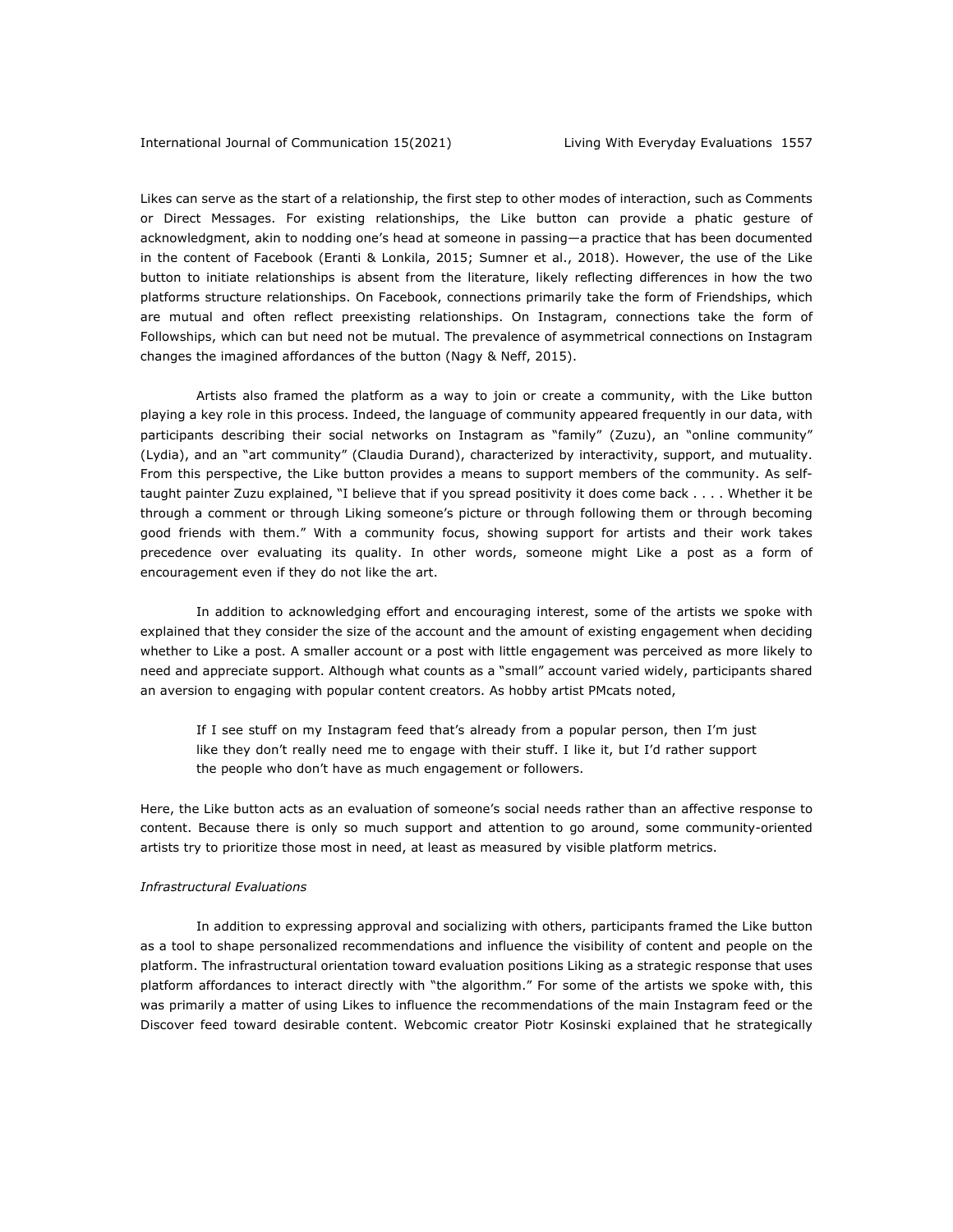chooses who to follow and what to Like to carve out a space of his own on the platform where he only sees the kind of content he enjoys. Piotr uses the Like button to curate an Instagram experience that reflects his artistic sensibilities. Similarly, illustrator and designer @pastforms told us that he really needed to stop Liking memes on Instagram because memes dominate his feed and he would like to see more art. Whether actively given or withheld, both Piotr and @pastforms understand Likes as a way to influence personalized recommendations that should be used with care—even as it can be difficult to put this belief into practice.

Beyond recommendations, the infrastructural approach to Liking is concerned with shaping the distribution of attention on the platform. In a world of functionally infinite content, people compete for attention through the content that they create and their use of the platform (Baym, 2018). As self-described lowbrow artist Lard Humungus admitted, "I have that constant fear of being lost in the shuffle of like a sea of amazing artists." The Like button represents one of the most tangible features of the platform and gets enrolled in a number of competitive strategies to give or withhold attention; in other words, to generate buzz. Using the Like button to influence visibility can be self-directed or other-directed.

Self-directed efforts to increase visibility include getting noticed by someone in particular, getting noticed by as many people as possible, and generally generating engagement on a post. From our data, we identified the following strategies: Like-bomb a page (Like many posts from a single user in quick succession), Like older posts (find and Like an older post from a particular account, also known as a "Deep Like"), Like all posts (Like every single post they encounter, regardless of user or content), and Like all comments (Likes every comment you receive on your posts). These strategic actions bleed into other Likeseeking behaviors (Dumas et al., 2017), including paid promotions, hashtag use, and scheduling posts for optimum visibility.

Highly strategic Likes can also be other-directed, a way to boost someone else's visibility. Inversely, choosing not to Like something can be understood as a way of denying visibility to a post or account. As Emma Steel explained, choosing not to Like something can come from "a position of no-platforming. I feel like for me it's important that I don't allow them into my space. . . . I feel like that is limiting their platform." In our interviews, the strategy of no-platforming almost always came up as a political response to objectionable messages or conduct. A systematic understanding of how Likes work and what they can do cuts across the concerns with personalized recommendations, popularity, and political platforms. In each case, the infrastructural orientation toward Liking involves social norms such as noticing and reciprocating Likes, and technical affordances predicated on folk theories about how the algorithm works (Eslami et al., 2015; Klawitter & Hargittai, 2018; Siles, Segura-Castillo, Solís, & Sancho, 2020).

While affective, relational, and infrastructural orientations toward Liking can be distinguished theoretically, in talk—and almost certainly in practice—they are fuzzy and overlapping (see Figure 1). People shift their orientation depending on the context, and all three orientations can operate simultaneously, as @cagetheape demonstrates:

Let's say I'm going through the feed, there's certain artists that get an automatic Like no matter what because I like that person and I like everything that they are doing. Even if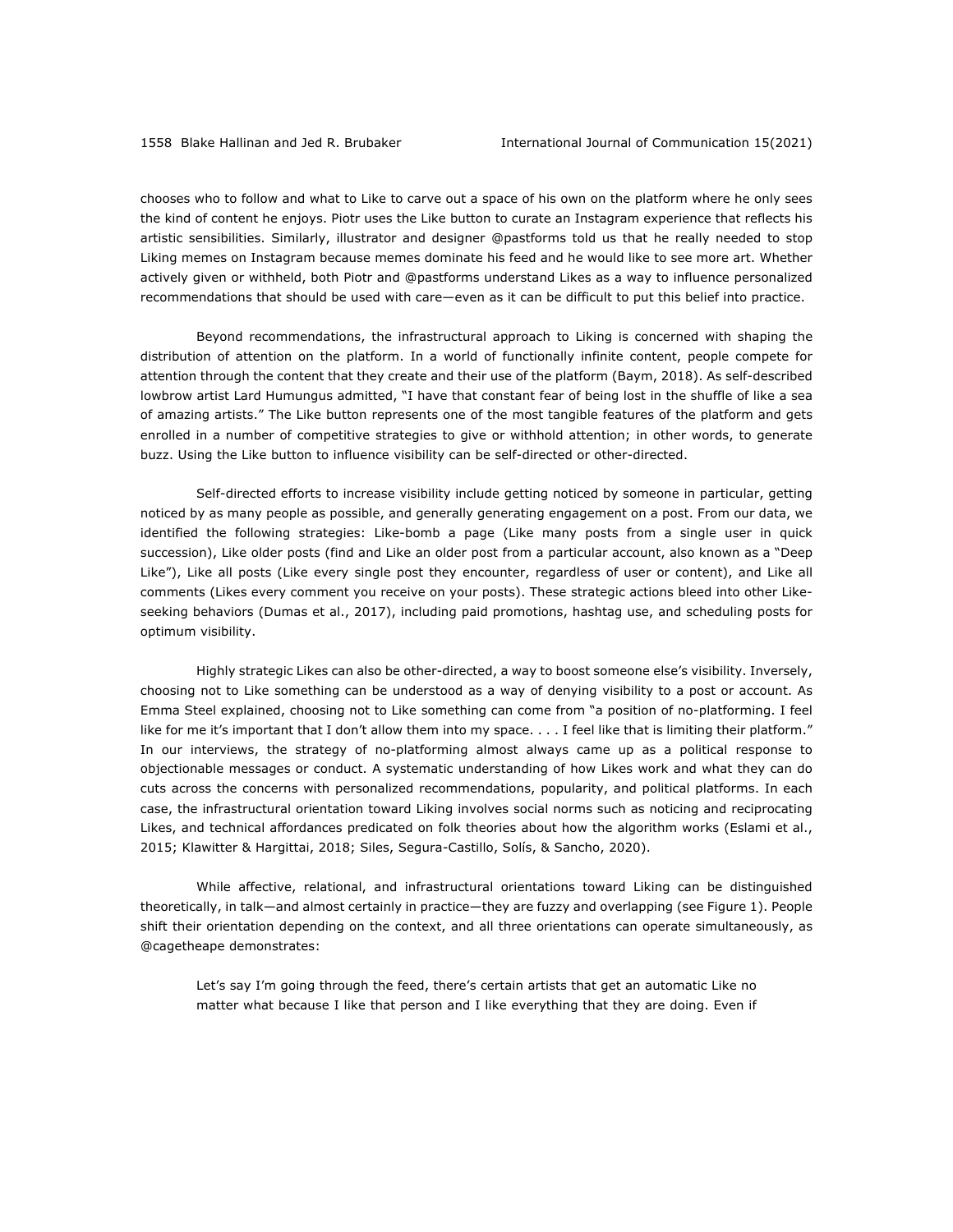it's something that I'm not really interested in, if I see it, I definitely Like it because I know that is going to help.

Here, affective reactions are bound up in social interactions, social interactions are bound up in infrastructural considerations, and strategic responses are driven by affective preferences. People may Like what they like, but that is certainly not all that is going on.



*Figure 1. Orientations toward Liking. Each segment of the Venn diagram features a definition and typical explanation for tapping the Like button.*

## *Interpreting Ambiguous Evaluations*

Likes, while standardized in form, are multivalent in significance. The same signal can indicate aesthetic appreciation, social support, the desire for attention, or even nothing at all. This ambiguity prompted many of our participants to further authenticate the meaning of Likes through practices of metaevaluation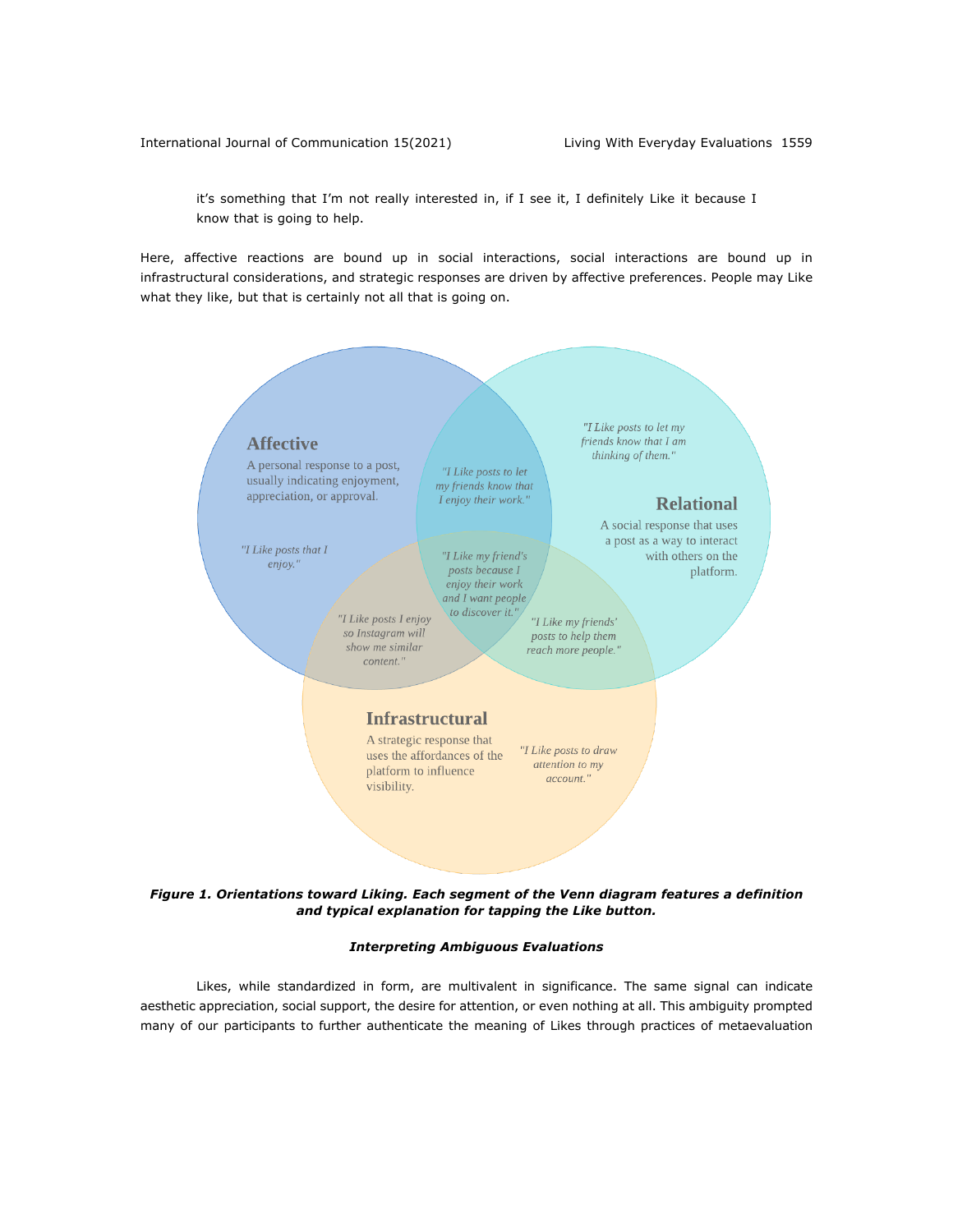(Lampe, 2011). In determining the value of a Like, artists considered an assortment of contextual information. A Like from a friend is certainly appreciated but may be treated with a degree of skepticism due to concern that friends are motivated by social obligation rather than aesthetic appreciation. PMcats, for example, explained that while she appreciated the Likes from her friends, she wondered if they were just being nice. A Like from an admired artist, on the other hand, was consistently interpreted as an indication of artistic merit and valued highly. Overall, Likes from "random" accounts were the hardest to interpret and the least valuable. Still, the lack of contextual information did not stop people from trying to separate the wheat from the chaff. Common heuristics for assessing Likes from strangers include assessing the subject matter of the account, the follow-to-follower ratio of the account, and the recent behavior of the account on the platform (e.g., the total number of posts Liked or the presence of an accompanying Comment).

The discovery of a clear hierarchy of value for Likes received aligns with Facebook-based research (Carr et al., 2016; Reich et al., 2018; Scissors et al., 2016). However, where prior work found that tie strength was the most significant criterion, meaning that people consider a Like from a close friend or partner most valuable, artists on Instagram reported different evaluative criteria. Likes from close friends were typically valued more than Likes from strangers, but Likes from an admired artist were valued above all. The very category of Likes from strangers is absent from research on Facebook, for perhaps obvious reasons given how the platform structures relationships. As these distinctions suggest, Instagram is not only a personal network to share photos with friends, but is also a professional reputation network. For the artists that we talked with, aesthetic appreciation and prestige were more important than personal support. Some Likes count more than others, but which and why depend on platform design and community dynamics.

Despite shared procedures for evaluating evaluative signals on Instagram, some artists remained distrustful of the Likes they received and others were frustrated by the process of metaevaluation. Assessing contextual information can be time-consuming and is ultimately inconclusive. The deep-seated ambiguity of Liking can generate significant frustration, as horror and sci-fi artist Joel's story illustrates:

The only thing that drives me nuts is like, taking the time, Liking someone's art, and then not following them; it's weird, it's part of being a little bit neurotic, is what it is. You want to understand why they are doing it and you just don't know. It's like watching a documentary where there is no outcome whatsoever. It is just up in the air. It's the milliondollar question. Why? Why does this happen? And it's on a smaller level, of course. But it's still like, I need to know the motive behind this.

The behavioral traces of everyday evaluations on social media raise questions but directly talking about the practice is taboo, as evidenced by Joel's characterization of his interest as "a little bit neurotic" and his insistence that it would be wrong to ask people to explain this kind of behavior. Even with satisfactory explanations lacking, the ambiguity around Liking does not prevent most people from finding some value in the Likes they receive. As Piotr Kosinski summarizes, "I think quite highly of the art community on Instagram, so when I see those clicks, those Likes, those hearts, I think people actually like it. It is not bots for popularity, usually."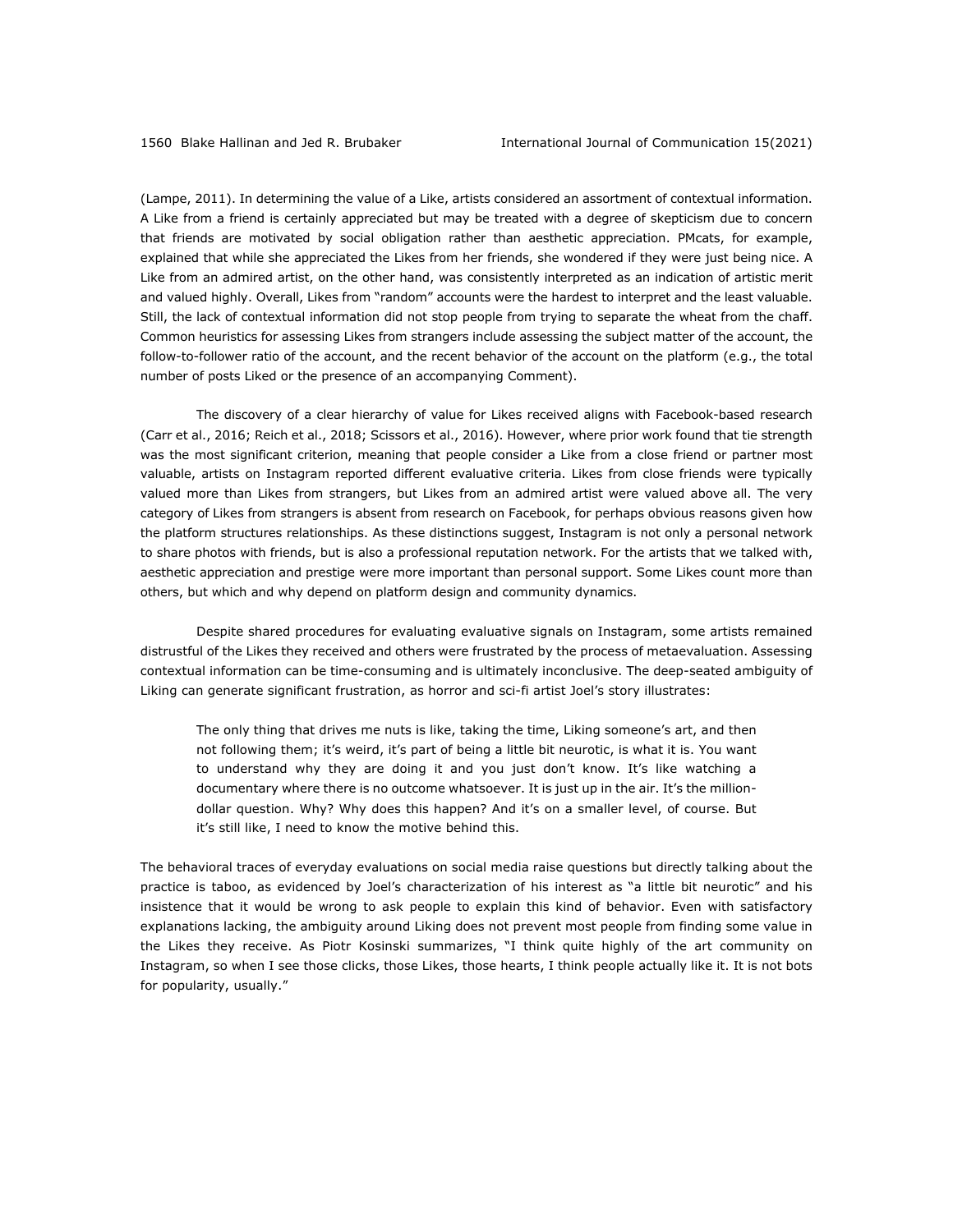## *Values Versus Valuation*

Quantified evaluations are ubiquitous on Instagram. If you use the application, there is no avoiding metrics, including the total number of Likes and Comments on a post, the number of followers, and the number of accounts followed. Instagram users can also opt in to receive more detailed analytics by switching to a business account or creator account, something that nearly half of the artists we spoke with had tried. Regardless of account type, Instagram is designed in such a way as to solicit evaluations and act on the information generated to deliver recommendations and targeted ads. Even if someone were to find a way to avoid seeing the metrics by modifying the application or as the result of the platform's experiments with hiding the public display of Likes, the fundamental connection among Likes, visibility, and valuation would remain. Together, this infrastructure gives users a clear reason to care about engagement metrics, even if they would prefer not to:

Every single time I see one picture get more Likes than the other, I'm kind of like okay what did I do wrong? And where did I fuck up? . . . And then like my inner self is like "Girl calm down what are you doing? Stop tripping over numbers, relax, no big deal. . . ." At the end of the day, numbers aren't important. (Zuzu)

Despite participants' repeated assertions that numbers do not matter, the careful attention to numbers across the interviews and the affective responses generated by such numbers (validation, confusion, frustration, excitement, etc.) tell a different story. Numbers *are* important, even if that importance is mercurial, contested, and uncomfortable.

Our interviews surfaced a widespread assumption that, despite the varied ways that people can use the Like button, on aggregate, Likes are an indication of merit. By implication, a post with a lot of Likes is a good post. To receive high levels of engagement, artists should create and share quality content which is circularly defined as that which receives a lot of engagement. Consequently, if a lot of Likes equals merit, then the failure to receive Likes either implies a lack of merit or requires additional explanation. Indeed, during our interviews, many artists grappled with perceived exceptions to the rule such as the talented artist struggling to receive recognition or the popular hack reposting and profiting off the work of others. To preserve the association of metrics with merit, participants explained away these exceptions in vague terms, appealing to dumb luck, fate, arcane engagement strategies, and other mysterious forces.

The aggregate number of Likes matters as an indicator of a post's quality and also as part of a larger pattern of feedback. We were consistently told that the number of Likes received per post should be on an upward trajectory—or, at the very least, remain constant. Any dip in the level of measured engagement thus presents a problem necessitating explanation and action. Explanations for decline varied and included attributions of personal failure (e.g., I must have done something wrong), along with blaming other people (e.g., people have bad taste) and the platform itself (e.g., the algorithm only shows stuff that is already popular). Artists also developed theories about the kind of content likely to receive a lot of Likes. For example, multimedia artist Emma Rose (@oneeyeddeathstare) explained that photos of her textile art consistently received fewer Likes and Comments than photos of her illustration work. While this observation led Emma Rose to focus exclusively on illustration, other participants expressed ambivalence and anxiety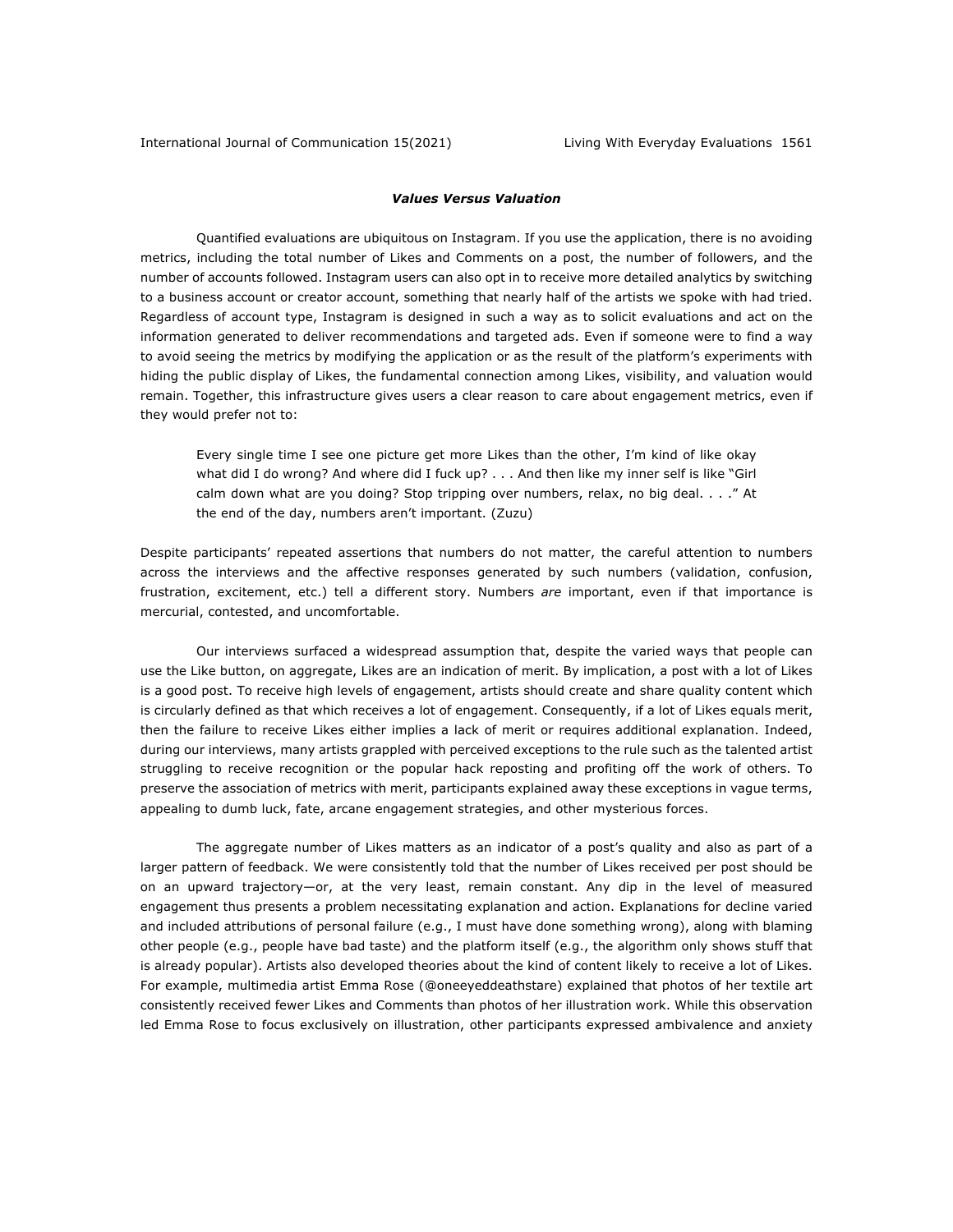around such feedback loops. Such anxiety can be explained, in part, by the close relationship between identity and artistic practice.

On Instagram, you are what you post. When posts perform well, meeting or exceeding expectations, the experience can be affirming and even exhilarating. According to Claudia Durand and Ash Caissie, Likes can validate not only your art but also your sense of self. Other artists characterized the rush of positive feedback in biochemical terms, using the language of dopamine or drugs. However, when posts perform poorly, the experience can be quite negative. Given the blurred boundaries between personal and professional identities in creative fields, and between social and professional interactions on Instagram, the idea that "people don't like my art" can easily slip into "people don't like me." Not feeling Liked hurts and the feeling of alienation is compounded by social prohibitions against admitting to caring about numbers. Cut off from social support and unable to alter the infrastructure of social media, many artists turned to highly individualized strategies for dealing with negative experiences of evaluations such as meditation or taking a break from the platform, in line with the general push to use social media "mindfully" (Baym, Wagman, & Persaud, 2020, p. 3).

Beyond individual consequences, participants expressed concerns about the influence of affective information on the culture of the platform. Some participants theorized that the visibility of metrics incentivizes competition and leads people to prioritize personal success over community building. Crafter and doll maker Ash Caissie complained about the publication of Like and Follower counts, comparing it to publishing someone's bank account balance, and argued that the numbers enable people to judge others. Oil painter Lydia talked about how artists on Instagram can be a little stand-offish, which she attributed to an emphasis on status:

Online sometimes it feels like other artists are kind of aloof. Especially if they have more followers than you . . . . And sometimes won't even follow you back, I guess? Even if they like your work? . . . Why wouldn't you want to converse with them? Uplift them? Be friends with them and establish that?

Lydia found her desire for community in tension with the importance of status, popularity, and visibility on Instagram. In other words, there was a disconnect between Lydia's personal values and what was valued on the platform. This disconnect cropped up again and again, especially around desires for community, authenticity, and individuality.

Data-driven decisions are not just for big businesses. Within social media's infrastructure of valuation, individual artists make data-driven decisions based on quantified evaluations. Our participants observed patterns of feedback, formed theories about the likely performance of different types of content, and tried to figure out what to do with that information—often individually, due to discomfort with the idea of being influenced by numbers. Even for social media users uninterested in celebrity, visibility remains a prerequisite for interacting with others and building community on the platform, thus creating an indirect incentive to pursue popularity. All social media users, including artists, now have access to the same kinds of audience feedback as celebrities, brands, and the media industries. However, institutions typically have goals and values that contextualize how metrics are used and evaluated (Nelson, 2019). Lacking institutional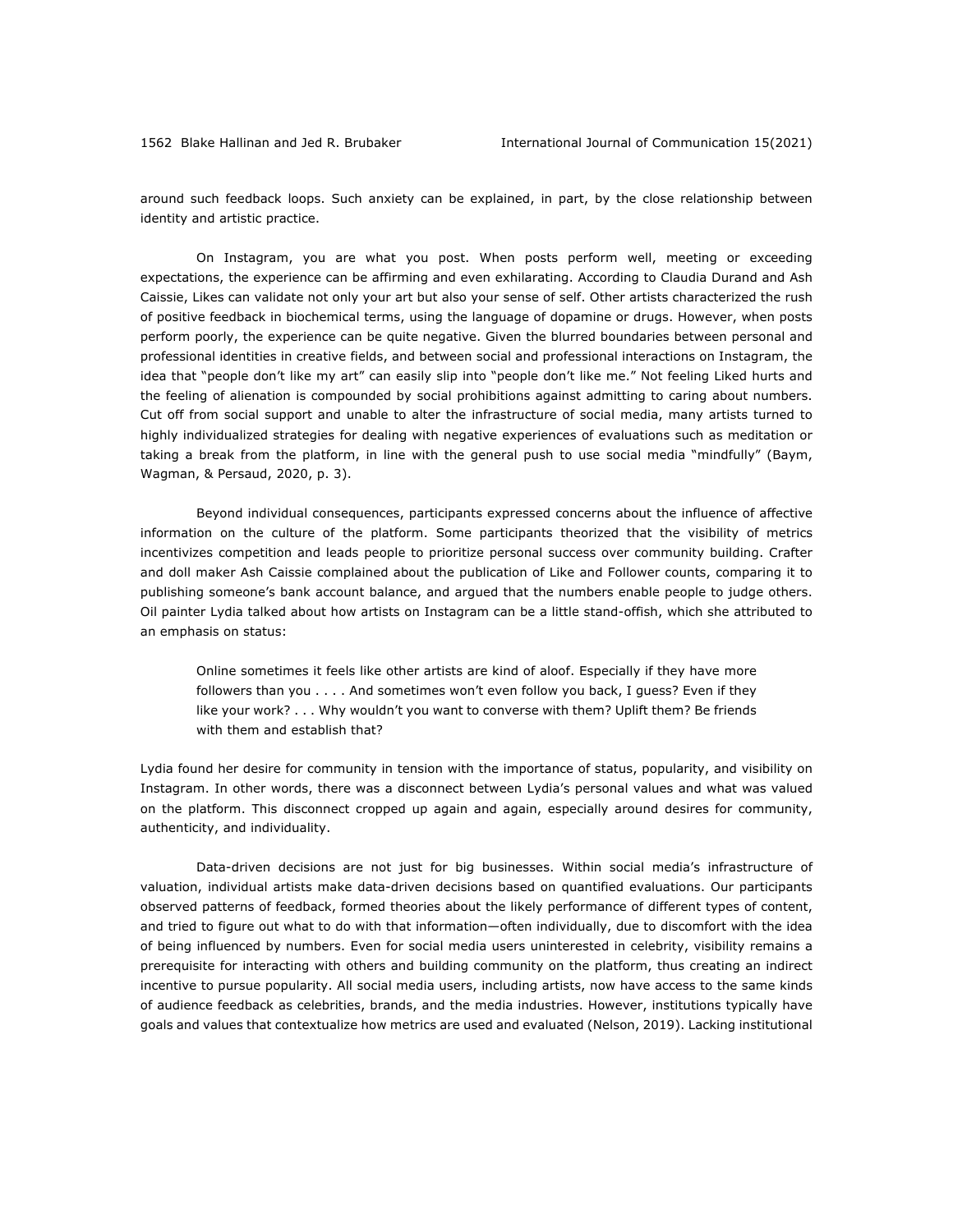context and established norms, users either adopt the logic of the platform where, with respect to data, more is more, or struggle to articulate personal goals and values.

## **Problematizing Technologies of Evaluation**

The Like button is problematic—not in the sense of a multisyllabic synonym for bad, but rather as something that generates problems. From the perspective of the platform, all Likes may be formally equal, but some are more equal than others when it comes to suggesting content and targeting ads. For recommendation systems, a Like is most useful when it signals that someone enjoys a post and would like to see similar content in the future. Alternative uses of the Like button also present problems for the longterm viability of engagement metrics as a currency for the digital advertising market (Confessore, Dance, Harris, & Hansen, 2018). Additionally, there are growing concerns about the kinds of content valued by social media, including hate speech and conspiracy theories, and the addictive nature of social media feedback (Vincent, 2017). In response to these problems, Instagram and other social media platforms have pursued a range of technological solutions, including experiments with making evaluations less prominent (e.g., hiding the public display of the total number of Likes on posts), the introduction of additional evaluation buttons (e.g., Facebook Reactions), content moderation strategies that reduce the circulation of certain types of highly engaging content (e.g., the demotion of "borderline" content on Facebook and Instagram), and the metaevaluation of engagement metrics (e.g., the automated detection and removal of "fake" Likes).

However, the problems associated with the Like button depend significantly on whom you ask and where you look. Where technological solutions have focused on ensuring the authenticity of engagement metrics and disambiguating Likes from other affective responses, our interviews with artists indicate that questions of values and visibility are also important. Despite its seeming simplicity, the Like button is a complex tool deployed for very different kinds of evaluation: affective, relational, and infrastructural. In short, an affective Like is a response to content, a relational Like is an interaction with others, and an infrastructural Like is a strategic engagement with the design of the platform. The flexibility of the button drives ambiguity around its use, making it difficult to interpret Likes received from others. As a result of the ambiguity, many of our participants mimicked the practice of the platform and developed strategies of metaevaluation, considering contextual information such as the source of the Like, even as contextual information proves ultimately inconclusive.

Zooming out from the immediate context of tapping a button or interpreting a heart, social media users are grappling with the more general, and more challenging, question of what it means to live with everyday evaluations. Our participants were actively trying to figure out what the patterns of feedback they received on Instagram implied for their work, their sense of self, and their relationships with others. Although many professed to not care about metrics and even defined success as being free from external influence, the structural relationship between Likes and visibility creates a powerful incentive to caring that proves hard to resist. On social media platforms, that which is not Liked is liable to be left behind. As a result, everyday evaluations have a conservative effect, nudging people to care about platform-specific markers of popularity and pursue safer bets. For artists, this involved privileging particular mediums, art styles, and subject matter at the expense of others. Yet these dynamics are not restricted to the realm of art. Evaluative metrics cross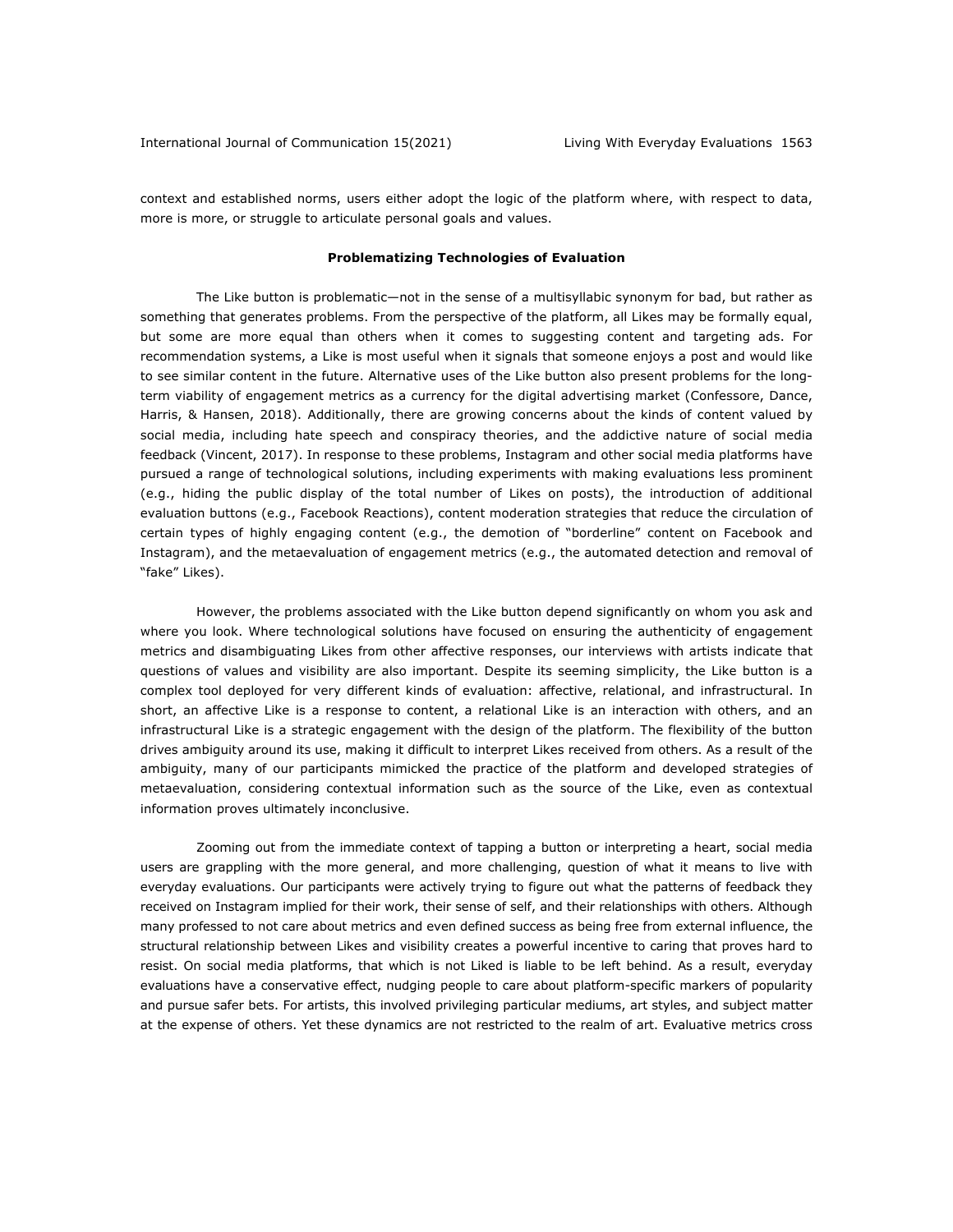platforms and communities of interest, simultaneously shaping the experiences of seeking support and debating politics, although the implications for other domains need to be studied rather than assumed.

While these developments are emergent and ongoing, our study lays the groundwork for cautious skepticism concerning the ability of policies and design changes concerned with authenticity and ambiguity to address the challenges posed by everyday evaluations. The introduction of new buttons, such as Facebook Reactions, has the potential to disambiguate affective and relational orientations toward Liking, but does little to account for infrastructural considerations. So long as there is a connection between evaluations and visibility, people will respond strategically, regardless of whether that response is a heart or a sad face. Efforts to distinguish "authentic" and "fake" Likes address strategic considerations directly, primarily by defining attempts to influence visibility as inappropriate and subject to removal. Although the Like button was designed to facilitate affective evaluations, its operation is profoundly bound up in relational and infrastructural uses, and each of these orientations toward Liking can feasibly be authentic in terms of reflecting the intentions of the user. Distinguishing different evaluations is less a matter of authenticity than motivation, an open-ended question of authentically *what* rather than a binary evaluation of authentic/inauthentic. Furthermore, commercial social media platforms are predicated on the manipulation of visibility; this is, by definition, how targeted advertisements and sponsored posts work. Acceptable manipulation is thus a matter of economics rather than principle, an instantiation of "platform paternalism" (Petre, Duffy, & Hund, 2019, p. 2).

Technological solutions that focus on the immediate use of the button and the interpretation of Likes—for both human and algorithmic audiences—do not address the broader problem of how people should live with everyday evaluations. On social media platforms, the obsession with evaluative metrics is no longer restricted to the realm of institutions and has become an individualized and potentially generalized concern. Yet the institutional dilemma of effective evaluations remains relevant. As Strathern (1997) puts it, "When a measure becomes a target, it ceases to be a good measure" (p. 308). Likes, as a measure of interest, approval, or merit, have certainly become targets for many social media users, a visible marker of success or failure, even as there is disagreement over the metaphorical size, placement, and significance of the target. Still, like any target, Likes orient strategic action, ranging from officially sanctioned strategies such as posting regularly and striving for quality content to more illicit attempts to "game the system" (Petre et al., 2019, p. 7). Likes also orient affective responses, providing a channel for expression and a source of strong feelings, positive and negative. As a result, the Like button acts both as a technology of evaluation, facilitating the application of preexisting standards, and also as the central component of a larger system of valuation that generates new standards. The personal values that people bring with them to social media, such as community, creativity, and authenticity, must eventually contend with what is valued by the infrastructure of social media.

## **Conclusion**

Social media platforms act as infrastructures of valuation, coordinating the actions of humans and algorithms to determine what is good, relevant, worthy, and significant—and what is not. Yet the normative commitments encoded into infrastructures do not directly determine the situation of social media users. Through in-depth interviews with artists who use Instagram to share their art, we investigated how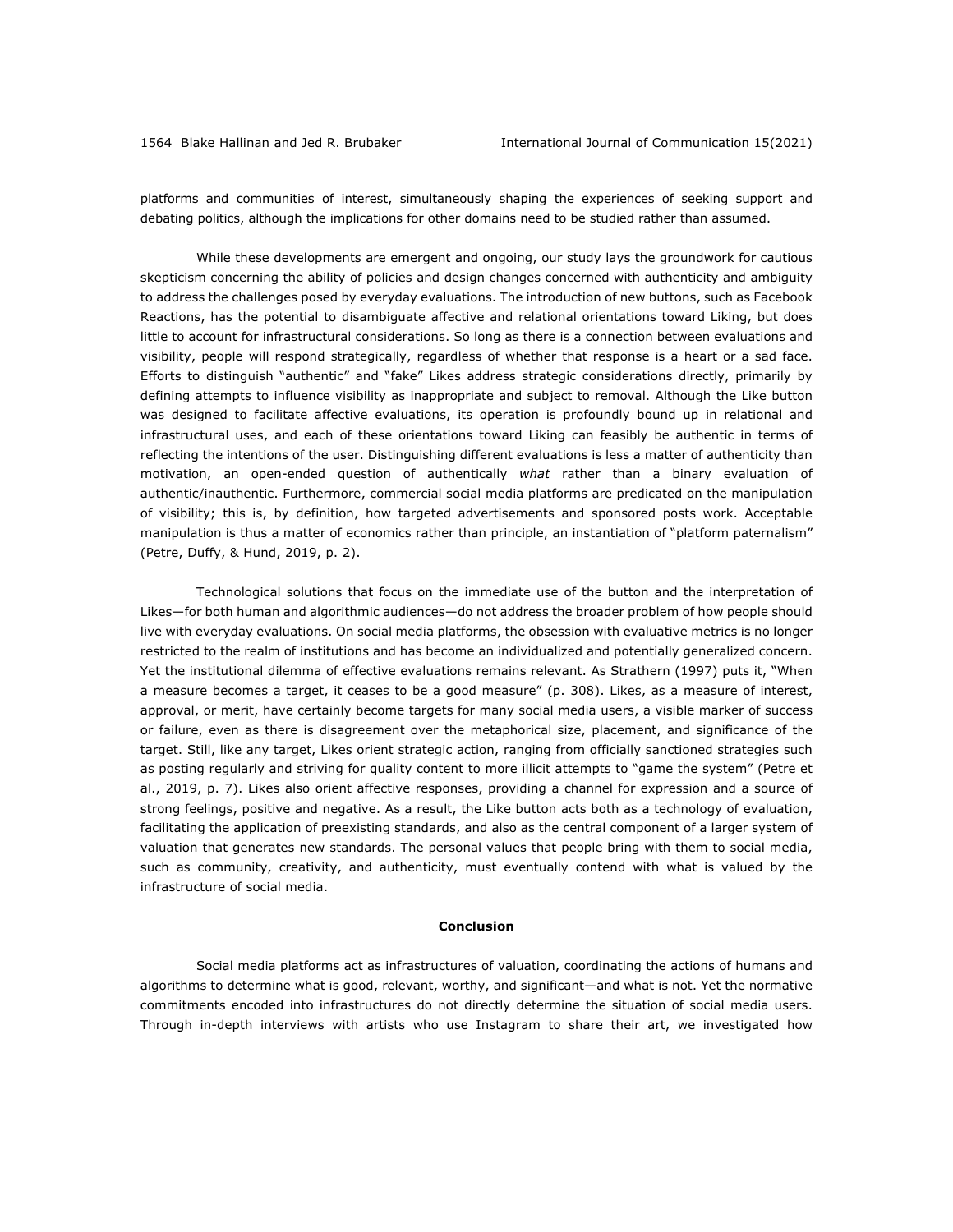infrastructures of valuation shape what people care about. In accounting for the evaluative practices of artists, our participants articulated three orientations toward Liking: affective, relational, and infrastructural. The different orientations simultaneously attest to the flexibility of the button and generate significant ambiguity around the meaning of a Like. Accordingly, the artists we spoke with consider contextual information and subject the Likes they receive to practices of metaevaluation, resulting in a hierarchy of engagement preferences. Beyond the challenges of interpreting individual Likes, we also found that artists grapple with quantified patterns of feedback. Social media metrics exert inescapable if indirect pressure to create certain kinds of content, which can even blur into pressures to be a certain kind of person—a situation our participants consistently commented on in interviews even as they indicated it was taboo to talk about socially with others. We concluded with a discussion of the problems that technologies of evaluation such as the Like button generate for the design of platforms and the conduct of social and political life.

Despite the important role that people play in sharing, consuming, and interacting on social media, such participation does not extend to direct engagement with the logics and values that undergird the assessment of human activity on platforms. Guided by the platform's commercial and institutional imperatives and encoded into algorithmic processes, these values are neither transparent to a platform's users nor subject to contestation. Instead, people are left to make inferences about how the process of valuation works and individual decisions about what that means for their use of the platform. Although strategic engagements with social media might seem small, silly, or selfish, such critiques speak to the limits of participation within participatory culture and the platform society. At the same time, algorithmically mediated processes of valuation depend on the participatory actions of social media users around the globe, rendering the substance of what is valued an emergent property, manifested in practice and unknowable in the abstract. Paying close attention to that which is valued, developing shared norms for relating to everyday evaluations, and potentially challenging systems of valuation all become more important as the Like button and other technologies of evaluation are integrated into the infrastructures of our lives.

#### **References**

- Andrejevic, M. (2011). The work that affective economics does. *Cultural Studies*, *25*(4/5), 604–620. doi:10.1080/09502386.2011.600551
- Baumer, E. P. S., & Brubaker, J. R. (2017). Post-userism. *Proceedings of the 2017 CHI Conference on Human Factors in Computing Systems* (pp. 6291–6303). New York, NY: Association for Computing Machinery. doi:10.1145/3025453.3025740
- Baym, N. K. (2015). Connect with your audience! The relational labor of connection. *The Communication Review*, *18*(1), 14–22. doi:10.1080/10714421.2015.996401
- Baym, N. K. (2018). *Playing to the crowd: Musicians, audiences, and the intimate work of connection*. New York: New York University Press.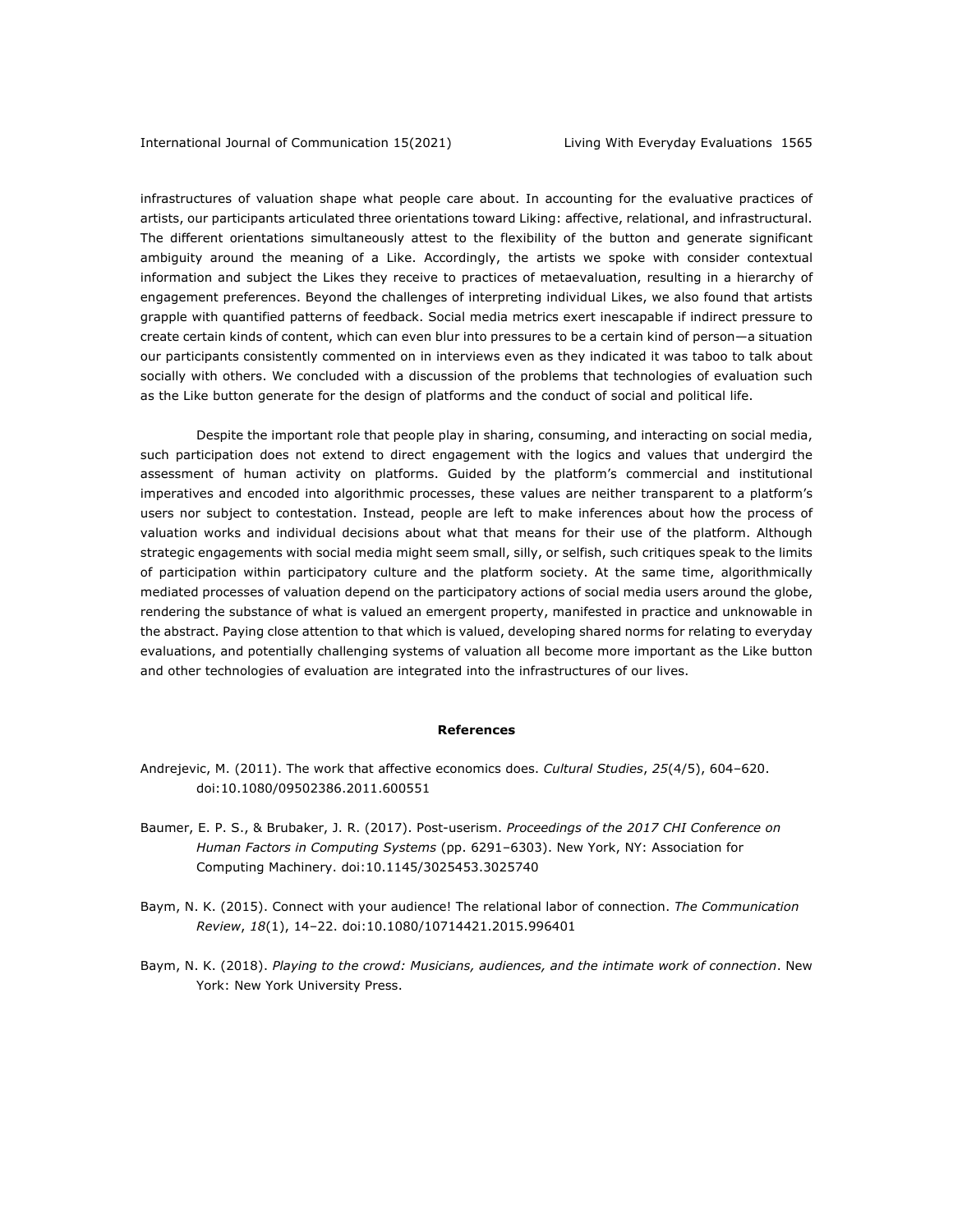- Baym, N. K., Wagman, K. B., & Persaud, C. J. (2020). Mindfully scrolling: Rethinking Facebook after time deactivated. *Social Media + Society*, *6*(2), 1–10. doi:10.1177/2056305120919105
- Bruckman, A., Luther, K., & Fiesler, C. (2015). When should we use real names in published accounts of Internet research? In E. Hargittai & C. Sandvig (Eds.), *Digital research confidential: The secrets of studying behavior online* (pp. 243–258). Cambridge, MA: MIT Press.
- Carr, C. T., Wohn, D. Y., & Hayes, R. A. (2016). Like as social support: Relational closeness, automaticity, and interpreting social support from paralinguistic digital affordances in social media. *Computers in Human Behavior*, *62*, 385–393. doi:10.1016/j.chb.2016.03.087
- Christin, A. (2020). What data can do: A typology of mechanisms. *International Journal of Communication*, *14*, 1115–1134.
- Confessore, N., Dance, G. J. X., Harris, R., & Hansen, M. (2018, January 27). The follower factory. *The New York Times*. Retrieved from https://www.nytimes.com/interactive/2018/01/27/technology/social-media-bots.html
- Davies, W. (2017). How are we now? Real-time mood-monitoring as valuation. *Journal of Cultural Economy*, *10*(1), 34–48. doi:10.1080/17530350.2016.1258000
- Dijck, J. van, Poell, T., & de Waal, M. (2018). *The platform society*. Oxford, UK: Oxford University Press.
- Duffy, B. E. (2017). *(Not) getting paid to do what you love: Gender, social media, and aspirational work*. New Haven, CT: Yale University Press.
- Dumas, T. M., Maxwell-Smith, M., Davis, J. P., & Giulietti, P. A. (2017). Lying or longing for likes? Narcissism, peer belonging, loneliness and normative versus deceptive like-seeking on Instagram in emerging adulthood. *Computers in Human Behavior*, *71*, 1–10. doi:10.1016/j.chb.2017.01.037
- Eranti, V., & Lonkila, M. (2015). The social significance of the Facebook Like button. *First Monday, 20*(6). doi:10.5210/fm.v20i6.5505
- Eslami, M., Rickman, A., Vaccaro, K., Aleyasen, A., Vuong, A., Karahalios, K., . . . & Sandvig, C. (2015). "I always assumed that I wasn't really that close to [her]": Reasoning about invisible algorithms in news feeds. *Proceedings of the 2015 CHI Conference on Human Factors in Computing Systems*  (pp. 153–162). New York, NY: Association for Computing Machinery. doi:10.1145/2702123.2702556
- Gehl, R. W. (2014). *Reverse engineering social media: Software, culture, and political economy in new media capitalism*. Philadelphia, PA: Temple University Press.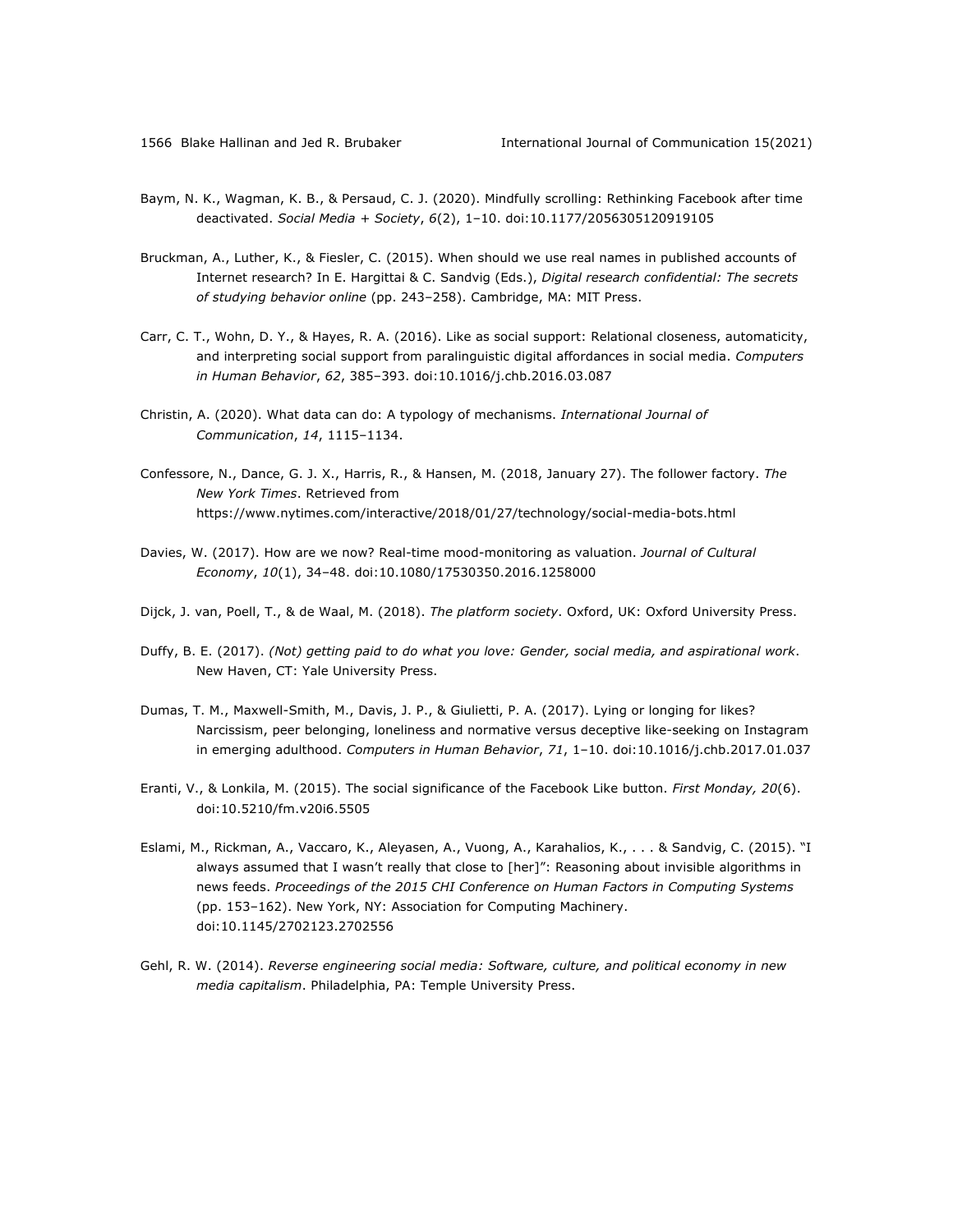- Gerlitz, C., & Helmond, A. (2013). The like economy: Social buttons and the data-intensive Web. *New Media & Society*, *15*(8), 1348–1365. doi:10.1177/1461444812472322
- Gilmore, J. N. (2020). To affinity and beyond: Clicking as communicative gesture on the experimentation platform. *Communication, Culture and Critique, 13*(3), 367–383. doi:10.1093/ccc/tcaa005
- Grinberg, N., Kalyanaraman, S., Adamic, L. A., & Naaman, M. (2017). Understanding feedback expectations on Facebook. *Proceedings of the 2017 CSCW Conference on Computer Supported Cooperative Work and Social Computing* (pp. 726–739). New York, NY: Association for Computing Machinery. doi:10.1145/2998181.2998320
- Hallinan, B., & Striphas, T. (2016). Recommended for you: The Netflix Prize and the production of algorithmic culture. *New Media & Society*, *18*(1), 117–137. doi:10.1177/1461444814538646
- Halpern, M., & Humphreys, L. (2016). Iphoneography as an emergent art world. *New Media & Society*, *18*(1), 62–81. doi:10.1177/1461444814538632
- Hamraie, A. (2017). *Building access: Universal design and the politics of disability*. Minneapolis: University of Minnesota Press.
- Hayes, R. A., Carr, C. T., & Wohn, D. Y. (2016a). It's the audience: Differences in social support across social media. *Social Media + Society*, *2*(4), 1–12. doi:10.1177/2056305116678894
- Hayes, R. A., Carr, C. T., & Wohn, D. Y. (2016b). One click, many meanings: Interpreting paralinguistic digital affordances in social media. *Journal of Broadcasting & Electronic Media*, *60*(1), 171–187. doi:10.1080/08838151.2015.1127248
- Hayes, R. A., Wesselmann, E. D., & Carr, C. T. (2018). When nobody "Likes" you: Perceived ostracism through paralinguistic digital affordances within social media. *Social Media + Society*, *4*(3), 1–12. doi:10.1177/2056305118800309
- Hearn, A. (2010). Structuring feeling: Web 2.0, online ranking and rating, and the digital "reputation" economy. *Ephemera: Theory & Politics in Organization*, *10*(3/4), 421–438.
- Helmond, A. (2015). The platformization of the Web: Making Web data platform ready. *Social Media + Society*, *1*(2), 1–11. doi:10.1177/2056305115603080
- Kang, X., & Chen, W. (2017). The Like economy: The impact of interaction between artists and fans on social media in art market. *Proceedings of the 2017 ICBIM International Conference on Business and Information Management* (pp. 45–49). New York, NY: Association of Computing Machinery. doi:10.1145/3134271.3134281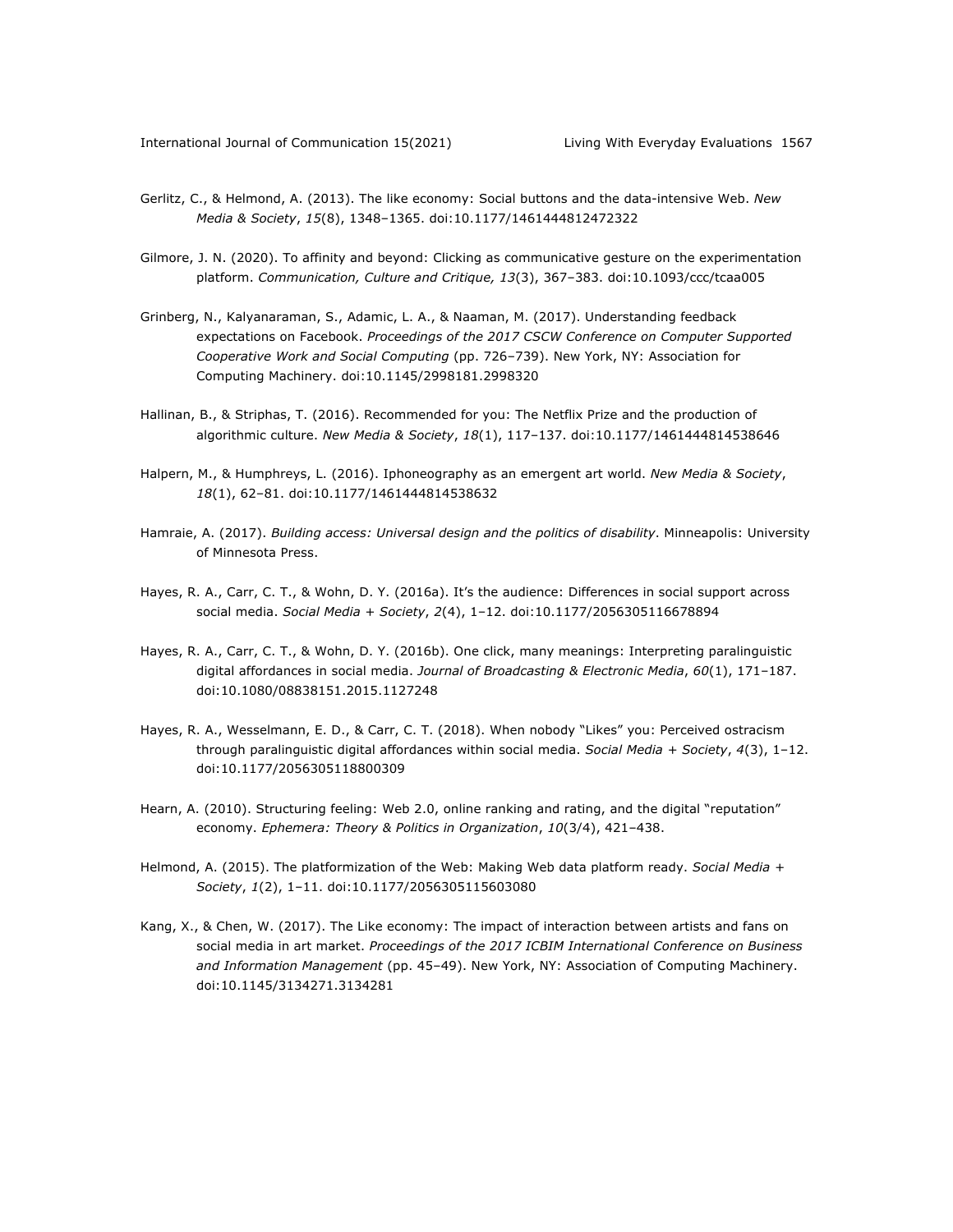- Klawitter, E., & Hargittai, E. (2018). "It's like learning a whole other language": The role of algorithmic skills in the curation of creative goods. *International Journal of Communication*, *12*, 3490–3510.
- Lamont, M. (2012). Toward a comparative sociology of valuation and evaluation. *Annual Review of Sociology, 38*(1), 201–221. doi:10.1146/annurev-soc-070308-120022
- Lampe, C. (2011). The role of reputation systems in managing online communities. In H. Masum & M. Tovey (Eds.), *The reputation society: How online opinions are reshaping the offline world* (pp. 77–88). Cambridge, MA: MIT Press.
- Lee, S. Y., Hansen, S. S., & Lee, J. K. (2016). What makes us click "like" on Facebook? Examining psychological, technological, and motivational factors on virtual endorsement. *Computer Communications*, *73*, 332–341. doi:10.1016/j.comcom.2015.08.002
- Lowe-Calverley, E., & Grieve, R. (2018). Thumbs up: A thematic analysis of image-based posting and liking behaviour on social media. *Telematics and Informatics*, *35*(7), 1900–1913. doi:10.1016/j.tele.2018.06.003
- Marwick, A. E. (2013). *Status update: Celebrity, publicity, and branding in the social media age*. New Haven, CT: Yale University Press.
- Masum, H., & Tovey, M. (2012). *The reputation society: How online opinions are reshaping the offline world*. Cambridge, MA: MIT Press.
- Nagy, P., & Neff, G. (2015). Imagined affordance: Reconstructing a keyword for communication theory. *Social Media + Society, 1*(2), 1–9. doi:10.1177/2056305115603385
- Nelson, J. L. (2019). The next media regime: The pursuit of "audience engagement" in journalism. *Journalism.* Advance online publication. doi:10.1177/1464884919862375
- Pearlman, L. (2009, February 9). I like this [Blog post]. Retrieved from https://www.facebook.com/notes/facebook/i-like-this/53024537130/
- Petre, C., Duffy, B. E., & Hund, E. (2019). "Gaming the system": Platform paternalism and the politics of algorithmic visibility. *Social Media + Society*, *5*(4), 1–12. doi:10.1177/2056305119879995
- Peyton, T. (2014). Emotion to action?: Deconstructing the ontological politics of the "Like" button. In T. Benski & E. Fisher (Eds.), *Internet and emotions* (pp. 113–129). New York, NY: Routledge.
- Reich, S., Schneider, F. M., & Heling, L. (2018). Zero Likes—Symbolic interactions and need satisfaction online. *Computers in Human Behavior*, *80*, 97–102. doi:10.1016/j.chb.2017.10.043